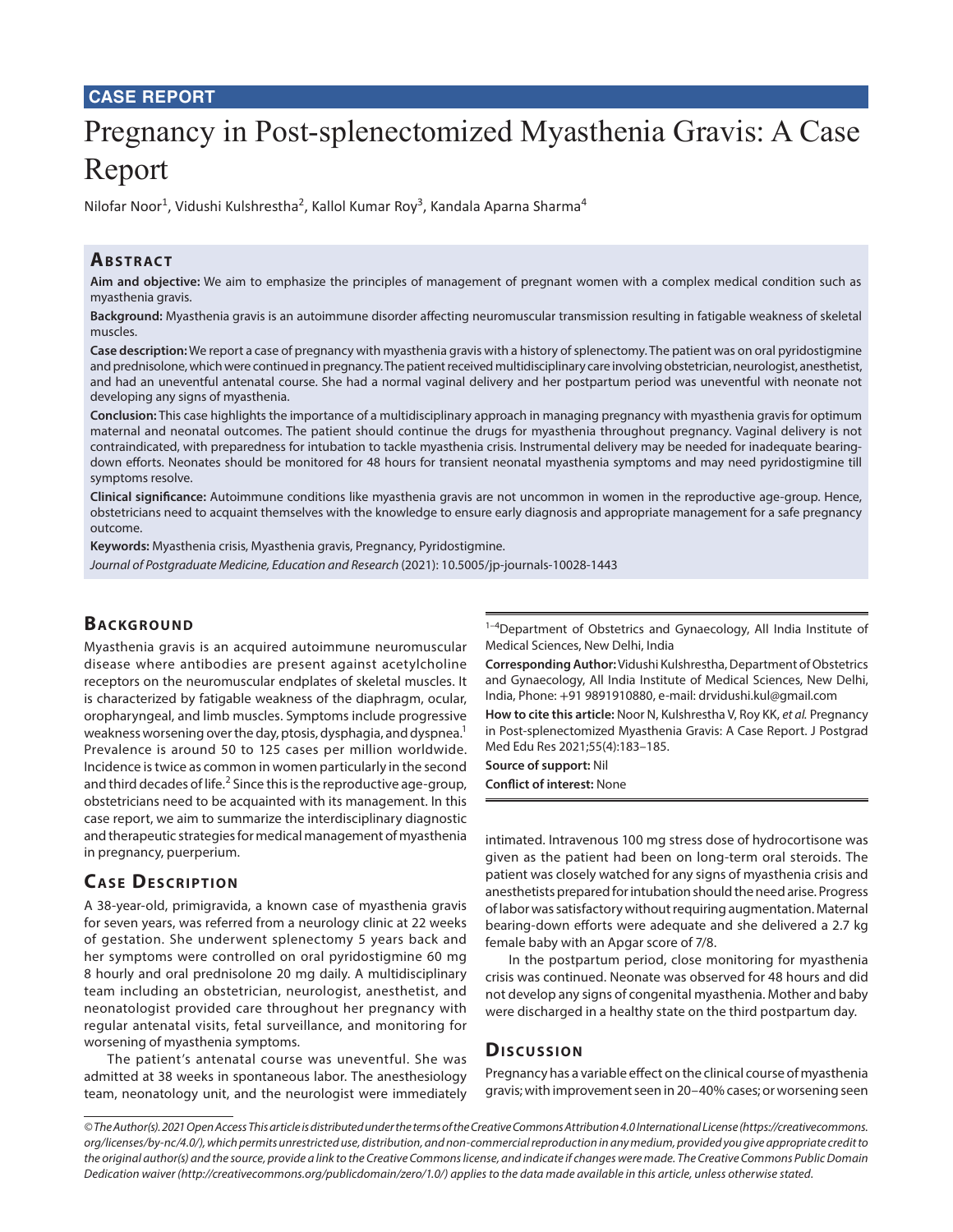in about 14–19% cases during pregnancy and 16–28% patients within 6 weeks postpartum. Approximately 40% of women have an unchanged disease course, $^{\rm 1}$  as was seen in our case.

Myasthenia-associated risk of mortality is highest in the first year following the onset of disease and is lowest after 7 years.<sup>1</sup> Hence, newly diagnosed cases should be counseled to avoid pregnancy. Maternal complications during pregnancy include prolonged labor, myasthenic crisis, and anesthesia-related risks if a cesarean is required. Myasthenia crisis is a potentially lifethreatening exacerbation of the disease which may complicate up to 20% of cases.<sup>1</sup> During the crisis, mechanical ventilation and ICU care may be needed for severe respiratory weakness. Known triggers are infection, surgery, general anesthesia, hypo- or hyperthyroidism, physical or emotional stress, extreme temperatures, and medications that may increase muscle weakness.<sup>1</sup> Pregnancy and postpartum state are independent factors for exacerbation.<sup>1</sup>

The first-line treatment option for myasthenia remains medical; pyridostigmine, prednisolone, and azathioprine are commonly used drugs for symptom control in pregnancy and postpartum and are considered safe. However, very high doses of pyridostigmine are known to induce premature uterine contractions and preterm labor, prednisolone is associated with fetal growth restriction and azathioprine may cause maternal and fetal bone marrow suppression.<sup>1,3</sup> IVIg and plasma exchange are reserved to tide over myasthenia crisis.<sup>1,3</sup> Fortunately, our patient did not exhibit any adverse side effects of the drugs.

Patients not responding to medical treatment may require thymectomy which is reported to improve symptoms in nearly 80% of myasthenia patients. Since the effect may take years to become apparent,<sup>1</sup> it is usually performed before 50 years of age. Thymectomy is avoided during pregnancy and, if required, should be performed either preconceptionally or post-delivery.

Splenectomy is also one of the treatment options for managing refractory myasthenia as reported by few authors. Kuzin et al.<sup>4</sup> discussed the results of splenectomy carried out on 20 patients with generalized myasthenia in whom previous complex treatment including thymectomy, corticosteroid, and azathioprine therapy, and repeated courses of plasmapheresis did not benefit. There was an improvement in 65% of patients as evidenced by myography and by the reduction in required doses of corticosteroids and anticholinesterase agents. He suggested the inclusion of splenectomy into the multimodality treatment of severe myasthenic patients resistant to standard therapy.<sup>4</sup> Splenectomy alleviates the disease by reducing the number of lymphocytes as well as the reducing total bulk of the immune system in autoimmune disease.<sup>5</sup> Limited data are available for the pregnancy outcome in the splenectomized myasthenic women as thymectomy has now become the mainstay surgical option.

Pregnant women with myasthenia should follow at a tertiary center, with facilities of ICU, NICU, and multidisciplinary care involving obstetrician, anesthesiologist, neonatologist, and neurologist. They should be screened for gestational diabetes and fetal growth restriction especially if on steroid therapy. Any infection should be treated promptly which might be a potential trigger for the crisis. Antibiotics such as fluoroquinolones, macrolides, and aminoglycosides should be avoided as these may exacerbate the disease.<sup>1,3</sup>

Managing preeclampsia can be particularly challenging in myasthenic patients. Magnesium sulfate, β-blockers, and calcium

channel blockers can potentially worsen myasthenic symptoms and should be avoided. $1/6$  Levetiracetam and valproic acids are acceptable alternatives for seizure prophylaxis. Methyldopa and oral hydralazine can be used as the initial antihypertensives of choice, while intravenous hydralazine can be used to reduce acute blood pressure in severe hypertension.<sup>6</sup>

Vaginal delivery is preferable in myasthenia gravis and cesarean section is reserved for obstetric indications, bearing in mind the risk of exacerbation during the stress of surgery.<sup>1</sup> Smooth muscles are spared by the disease, $1$  which explains unaffected uterine contractions and the first stage of labor in our patient. Maternal bearing-down efforts in the second stage of labor may result in fatigue of voluntary striated abdominal muscles causing exhaustion and prolonged second stage.<sup>1</sup> This may necessitate instrumental vaginal delivery to cut short the second stage.<sup>1</sup> However, our patient neither had a prolonged second stage nor required instrumental delivery. This might be credited to her well-controlled disease status before parturition.

Adequate analgesia during labor and puerperium is vital to prevent the myasthenic crisis. Epidural anesthesia with amidetype local anesthetic agents is preferred in both vaginal and cesarean deliveries.<sup>1</sup> General anesthesia is avoided due to the risk of myasthenia crisis.<sup>1</sup> Non-steroidal anti-inflammatory drugs and paracetamol can be used for postpartum or postoperative pain, while narcotic analgesic agents that may cause respiratory depression should be avoided.<sup>1</sup>

Breastfeeding is not contraindicated and women should be observed for signs of infection or exacerbation.<sup>1,3</sup> Transplacental passage of maternal antibodies may cause transient neonatal myasthenia in 10–20% of cases.<sup>1</sup> Neonate is observed for at least 48 hours as symptoms commonly occur in 12–48 hours and resolve in 4 weeks.<sup>1</sup> Symptomatic neonates can be treated with pyridostigmine, ventilation, and plasma exchange in severe cases.<sup>1</sup> Arthrogryposis multiplex congenital, a rare complication with joint contractures is also reported in a neonate due to reduced fetal movements *in utero*. 1,3

Multidisciplinary care with adequate control of disease and regular monitoring led to an optimum pregnancy outcome in our case with no complications. As a part of labor preparations, the team was prepared to tackle the myasthenia crisis, keeping the intubation trolley ready.

#### **CONCLUSION**

Multidisciplinary care with adequate control of disease before and during pregnancy, regular monitoring, and preparedness for potential complications are paramount for an optimum maternal and neonatal outcome in pregnancy with myasthenia gravis. Though nowadays thymectomy is the preferred surgical option, a preconceptional splenectomy can also be considered in severe cases for achieving symptom control and favorable pregnancy outcome.

# **CLINICAL SIGNIFICANCE**

Autoimmune conditions like myasthenia gravis are not uncommon in women in the reproductive age-group. Hence, obstetricians need to acquaint themselves with the knowledge to ensure early diagnosis and appropriate management for a safe pregnancy outcome.